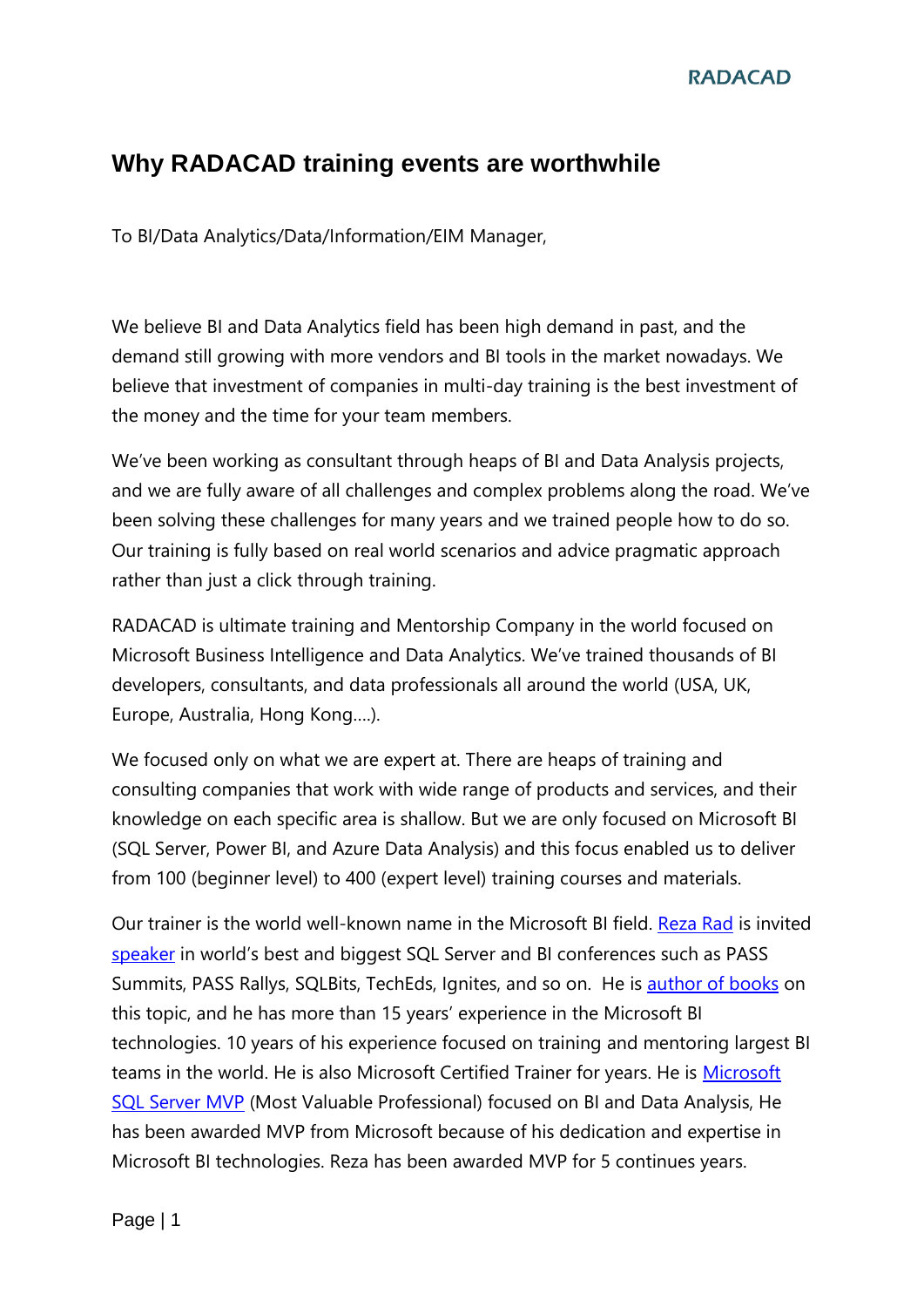As part of our training package your team members will receive training materials in downloadable format and printed format.

Our training program designed to be useful and pragmatic. We've understand that Microsoft Official training doesn't cover the big gap between technology and the real challenges in the BI world. We focused on real world scenarios, and we prepared training to cover challenges and problems that your team face every day. We believe that our training program fill the gap purposefully and is the best investment in the training.

# **Why SSIS Training?**

SSIS is not a new tool, however it is one of the most common tools used for data transformation, consolidation and ETL. SSIS is one of the best data transformation tools available. This tool has been used extensively with many users around the world within in-house and consultancy companies.

ETL usually takes 70 percent of the time and budget of the BI project, and because of that it is always the high risk component of BI systems. Amount of data transferred in real world ETL scenarios cause significant effects on poor designed ETL and SSIS solution. There are many SSIS developers who are not familiar with performance tuning of SSIS, as well as variety of components available in this tool.

A proper and pragmatic SSIS course (which is what we offer at RADACAD) is what helps Developers and Consultants to speed up the process of coding and writing ETL packages. Your team will be able to build high quality ETL scenarios with SSIS that perform fast and robust. We believe that (and we found that through feedbacks) that our courses (which designed pragmatically) would help your team to change the ETL implementation process of BI system from high risk to low risk, and produce a high quality work that satisfy stakeholders and clients of your business.

# **A word about your team**

There has been an article on Business Insider about [why talented employees usually](http://www.businessinsider.com/why-young-employees-quit-their-jobs-2012-9)  [quit their jobs.](http://www.businessinsider.com/why-young-employees-quit-their-jobs-2012-9) The article believes this is because they feel lack of learning. We believe so.

Page | 2